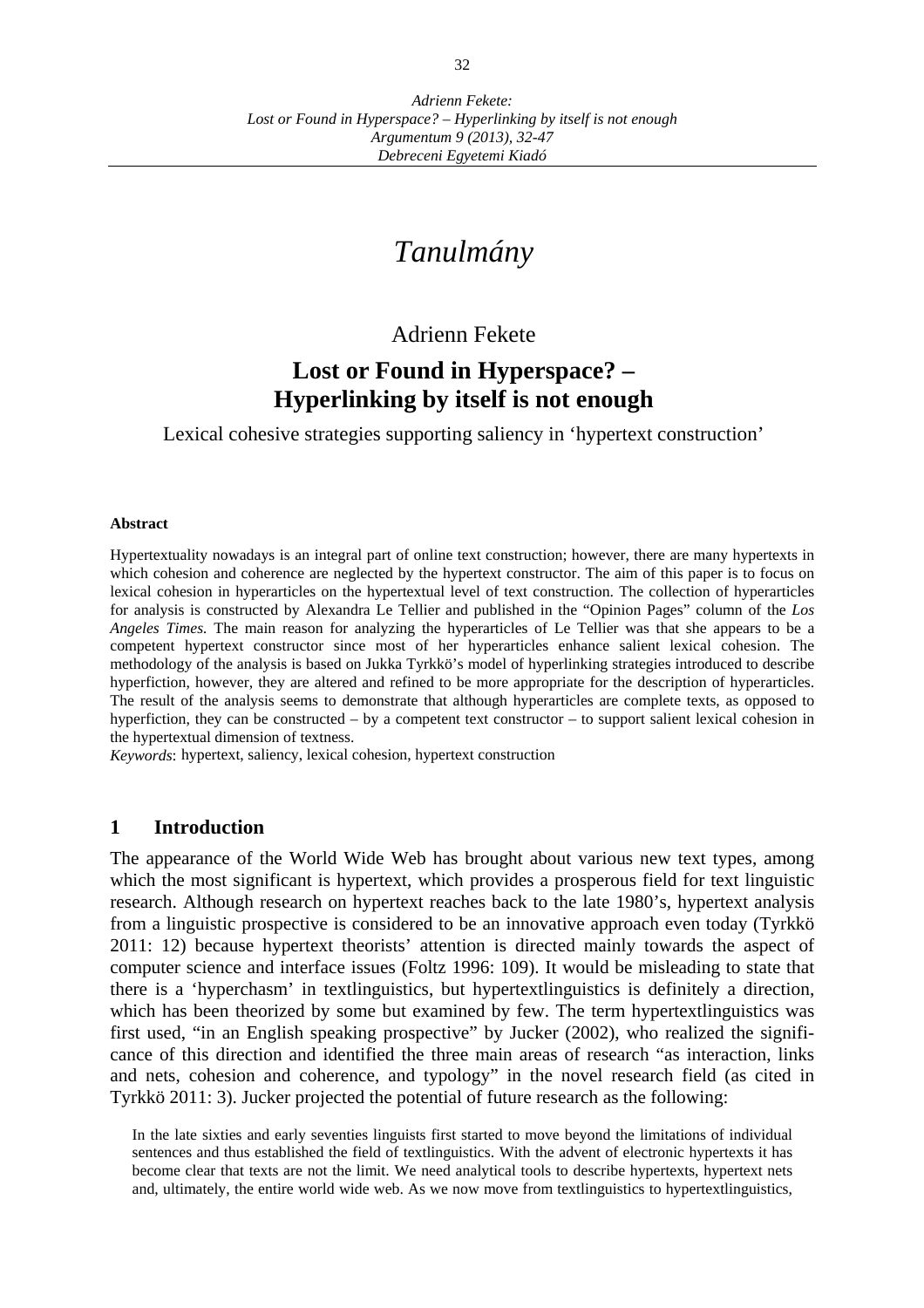we face a similar challenge. Some of the textlinguistic tools will continue to be indispensable, while others may need to be replaced by new tools that capture the features of hypertext (Jucker: 2002).

Despite the fact that Jucker marked a path to pursue, text linguistically and discourse analytically inspired studies examining an extensive collection of hypertext are scarce and a domain to be conquered.

The aim of this paper is "to move beyond the limitations of" individual text and focus on cohesion in hypertext, more specifically, cohesion in hyperarticles<sup>1</sup> based on specific linking strategies supporting saliency from *explicit discourse labeling* to *collocation* in order to demonstrate the significance of text construction in the new media. Before diving into this theme, it might be useful to shed some light on the terminology and various definitions of hypertext, moreover, on the linguistic framework of cohesion in hypertexts.

### **2 A brief history of hypertext theories from Bush to Barthes**

Generally speaking, the aim of pioneering hypertext theorists was to develop a system and/or technology, which offers an immediate, efficient and flexible way to organize and access information. In 1945, Vannevar Bush envisioned "a mechanically linked information retrieval machine" called memory expander, or Memex (as cited in Landow 2009: 11) "a device in which an individual stores all his books, records, and communications, and which is mechanized so that it may be consulted with exceeding speed and flexibility" (as cited in Cicconi 1999: 1). The idea was partly inspired by the associative nature of the human brain. "In brief, the Memex is, as Bush himself tells us, an enlarged intimate supplement to the user's memory; it is an attempt mechanically to duplicate the processes of human mind" (Cicconi 1999: 22).

In some twenty years later in 1967, when technology was advanced enough to implement Bush's futuristic project, Theodore Nelson coined the term "hypertext", which he defined as a "combination of natural language text with the computer's capacity for interactive branching, or dynamic display of a nonlinear text which cannot be printed conveniently on a conventional page" (as cited in Foltz 1993: 11). He further explains that "by 'hypertext' I mean non-sequential writing – text that branches and allows choices to the reader, best read at an interactive screen. As popularly conceived, this is a series of text chunks connected by links which offer the reader different pathways" (as cited in Landow 2009: 2). Interestingly enough, the poststructuralist Ronal Barthes also joins the hypertext enthusiasts' club by a description of ideal textuality that echoes the notion of the later-to-be computer hypertext. In his ideal text

[...] the networks are many and interact, without any one of them being able to surpass the rest; this text is a galaxy of signifiers, not a structure of signifieds; it has no beginning; it is reversible; we gain access to it by several entrances, none of which can be authoritatively declared to be the main one; the codes it mobilizes extend as far as the eye can reach, they are indeterminable … ; the systems of meaning can take over this absolutely plural text, but their number is never closed, based as it is on the infinity of language (as cited in Landow 2009: 2).

Summarizing the above mentioned depictions, we can say that the following features of hypertext and hypertextuality are highlighted: fast, flexible, associative, branched, linked,

<sup>1</sup> By 'hyperarticle,' I mean articles published in online newspapers in the form of digital hypertexts including referential hyperlinks (see below the definitions of the aforementioned terms).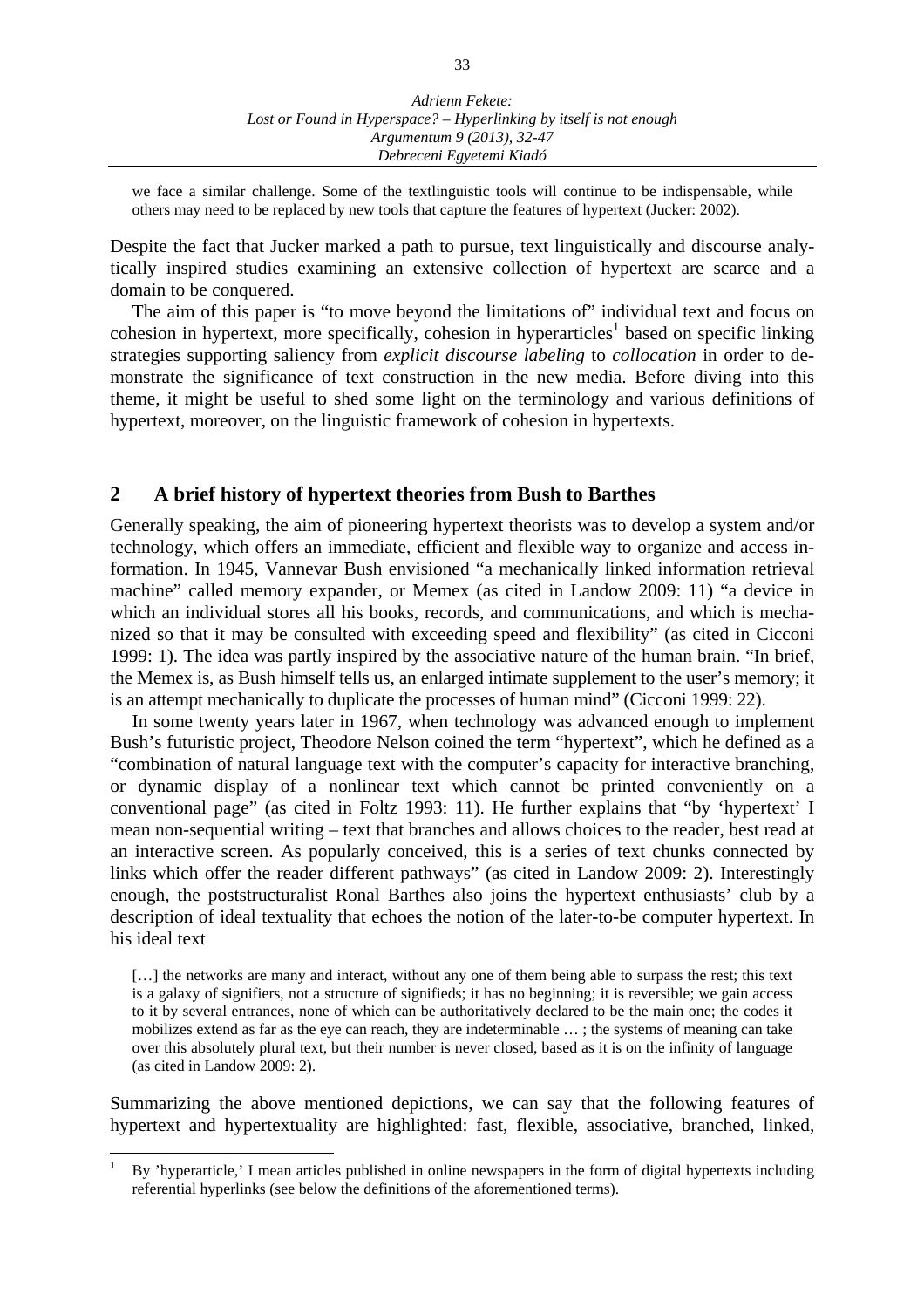choice-oriented, dynamic, nonlinear, barrier free, mobile, and infinite. These characteristics are presented as ideal, beneficial, and convenient for the readers or, in general, for the users; however, the following questions may arise: Are hypertexts tailored to serve the users' needs as much as possible? Were we lost and bound in linear texts and found in hyperspace, or are we exposed to the burden of coherence and cohesion challenges? Before answering these questions, first, it is worth elaborating on the terminology of hypertext in greater depth.

### **3 Terminology of hypertext from a linguistic prospective**

There are a myriad of technology and narratology oriented approaches (Tyrkkö 2011: 11) towards hypertextuality that forged its basic terminology, nonetheless, the center of attention is – in this paper – on the linguistic approach, primarily on textual analysis. While according to Nelson, whose definition of hypertext is rather technological in orientation, computer hypertext is "textually described by the terms *link*, *node*, *network*, *web* and *path*" (as cited in Landow 2009: 2), Tyrkkö, who evidently represents the textual analytic side, emphasizes *hyperlink*, *fragment*, *reading*, and *multilinearity* as the most important features of hypertexts; furthermore, he polishes and specifies "the most identifying features" and terminology of hypertexts, which I shall use henceforth in this paper.

Firstly, he explains that *fragment* is the most precise word for the "hypertext page" because it suggests that "an individual segment of the hypertext" is part of a larger whole, moreover, *fragment* can refer to a "major narrative episode" or a "minor descriptive snippet" (p. 21). Furthermore, unlike node, which is one of the most commonly used terms, fragment does not imply that it is part of a network but a component of a textual continuity. Besides, Tyrkkö named the two fragments connected by a hyperlink *source fragment* and *target fragment*. "A source fragment is the fragment where the hyperlink under discussion is located, while a target fragment is the fragment to which it leads" (p. 26).

Secondly, Tyrkkö defines *hyperlink* as "'a unity of connection in hypertext,' (as cited Berners-Lee 2000, as cited in Tyrkkö) a hyperlink is an overtly marked<sup>2</sup> textual element which indicates an interactive, referential, $3$  and functional connection between two parts of a hypertext, or, in the case of an electronic network, between two hypertexts" (p. 21).

## **4 Cohesion in Hypertexts: beyond the limitations of individual texts and the significance of overt referentiality**

Cohesion is obviously a defining element of both linear/individual texts and hypertexts. The primary conceptualization of this standard textual element is attached to the name of Halliday and Hasan:

[...] the concept of cohesion is a semantic one, it refers to relations of meaning that exist within the text,

 $\frac{1}{2}$  It has to be noted that electronic links are "not necessarily represented as a visible mark in the text surface" (Engebretsen 2001: 211), but these types of hypertexts are not concerned here, similarly, the discussion and analysis is limited to textual links.

<sup>3</sup> Huber introduces the distinction between "referential (association-based) and organizational (typified) links. Organizational links are predominantly aimed to help navigation, whereas referential links are embedded in the text, content-related, and have a semantic value" (as cited in Huguenin-Dumittan 2010: 369).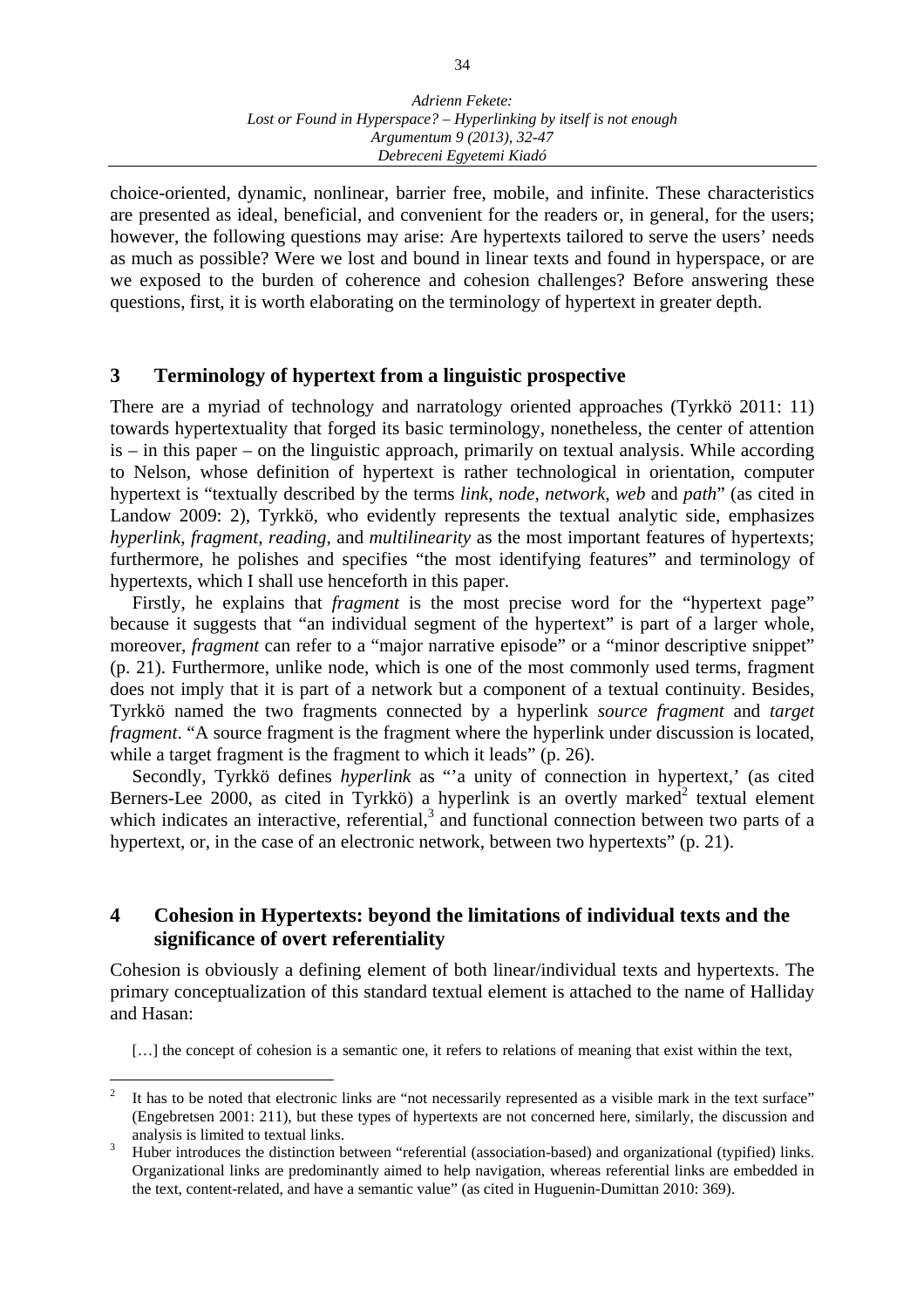and that define it as a text. Cohesion occurs when the INTERPRETATION of some element in the discourse is dependent on that of another. The one PRESUPPOSES the other, in the sense that it cannot be effectively decoded except by recourse to it. When this happens, a relation of cohesive setup, and the two elements, the presupposed and the supposed, are thereby at least potentially integrated into a text – capitalization in the original work (Halliday 1976: 4). […] typically, in any text, every sentence except the first exhibits some form of cohesion with a preceding sentence, usually with the immediately preceding (1974: 293).

Apparently, the definition of Halliday and Hasan remains only on the individual text level and describes ties between various parts of the text. However, besides the fact that it also has a text level, therefore there are "many continuities between conventional text and hypertext", hypertext is yet a "very different kind of beast" (Slatin 1991: 873). "Hypertext introduces a linguistic level above the text level: texts may be combined into hypertexts" (Engebretsen 2001: 210). Consequently, cohesion is also crucial in terms of interconnectedness between texts, more specifically between the source fragment and target fragment(s). As a result, applying the definition to hypertext, cohesion refers to relations of meaning that exist between texts, moreover, every target fragment exhibits (or at least should exhibit) some form of cohesion, either grammatical or lexical, with the source fragment.

Hypertextuality not only opens a new 'outer textual' dimension, but also sheds a different light on cohesion by having the distinctive feature of overt referentiality. It is clear that the referential potential is one of the key characteristics of hyperlink and strongly related to "overtly markedness" or to "the indexical quality of the link" (Engebretsen 2001: 219) because it enhances the semantic unity between the source fragment and the target fragment(s) fed upon "the main purpose of a link's form […] to inform the reader about the existence and information content of another part of the text or fragment" (Tyrkkö 2011: 23). Landow also argues that competent readers assume that "links represent useful, interesting – in a word significant relationships" (1995: 82).

# **5 Hyperlinking strategies of Jukka Tyrkkö in hyperfiction applied to hyperjournalism**

In his dissertation, entitled *Fuzzy Coherence: Making Sense of Hypertext Narratives*, Jukka Tyrkkö dedicates a whole chapter to cohesion and hyperlinking, in which he identifies two principal modes of hyperlinking: "lexical reiteration and collocation". In addition, he further specifies these modes based on how much they enhance saliency; starting with the most salient and ending with the least salient one (2011: 168). Tyrkkö established these linking strategies to describe the lexical cohesive ties in hyperfiction, which is a genre in electronic literature that takes shape in a hypertextual form (Bishop 2009) in which the story unfolds as the reader chooses different reading paths by moving from one fragment to the next by clicking on hyperlink elements, which reveal different storylines.

My analysis presented in this paper is based on the linking strategies of Tyrkkö; however, I applied them to a pool of eighteen hyperarticles/source fragments – comprising a hundred and two hyperlink elements<sup>4</sup> – constructed by Alexandra Le Tellier and published in the "Opinion"

<sup>4</sup> As opposed to a common hyperlinking method, all the working articles lead to complete text, not to a collection/archive of articles that contain the hyperlink element.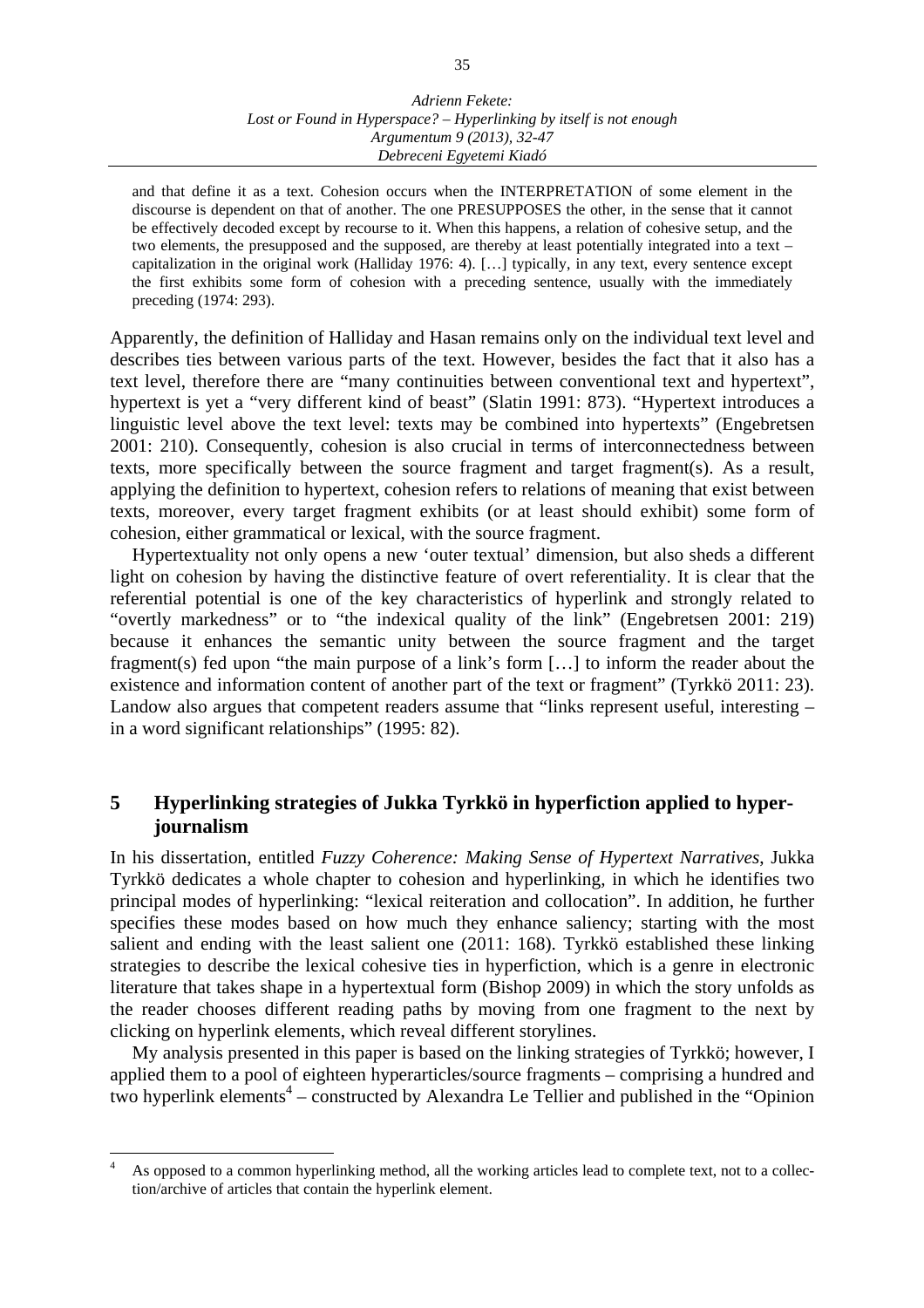Pages" column of the *Los Angeles Times*. Because of the change in genre, through the process of analysis, it became evident that I had to alter and refine Tyrkkö's linking strategies.<sup>5</sup>

# **6 Discussion of the refinement of the linking strategies**

The major differences between the linking strategies established by Tyrkkö and the altered and refined versions I propose are presented in Tables 1, 2, and 3. Furthermore, the most significant refinements are explained and illustrated below each table.

| Linking strategies by Tyrkkö                                                                                                                                                                                                                                                                     | Modified linking strategies                                                                                                                                                                                                                                                                                                                                                                         |
|--------------------------------------------------------------------------------------------------------------------------------------------------------------------------------------------------------------------------------------------------------------------------------------------------|-----------------------------------------------------------------------------------------------------------------------------------------------------------------------------------------------------------------------------------------------------------------------------------------------------------------------------------------------------------------------------------------------------|
| <b>Strategy 1</b> on his list is <i>Explicit discourse labeling</i> ,<br>which means that the hyperlink element <sup>6</sup> is depicted<br>as a "discourse topic of the target fragment", and<br>reiterated right at the beginning of the target frag-<br>ment as an "explicit fragment title". | <b>Strategy 1 a:</b> "The hyperlink element describes the<br>discourse topic of the target fragment and repeated" –<br>word by word $-$ "as an explicit title of the target<br>fragment".<br><b>Strategy 1 b:</b> The hyperlink element is a paraphrased<br>version of the target fragment's title. Consequently,<br>the hyperlink element describes the discourse topic of<br>the target fragment. |

*Table 1: illustration of the differences between Tyrkkö's Strategy 1 and its modified versions (Strategies 1 a, 1 b)* 

Firstly, Strategy 1 b has appeared on the second list because even though it is possible that the cognitive processing of lexical repetition is more challenging than the word-by-word repetition of the hyperlink element, the hyperlink element describing the discourse topic of the target fragment by synonymy, antonymy, hyponymy, hypernymy, or meronymy strongly supports saliency. As an illustration (see also Sample Analysis), in the hyperarticle: "Don't mock the new ultrasound viewing parties"<sup>7</sup> the fourth hyperlink element, "women who choose to have babies sacrifice their careers", leads to a target fragment entitled "Are women really victims of the 'motherhood penalty'?" The subject of both the hyperlink element and the title of the target fragment are: women, more specifically, pregnant women. Moreover, the noun "victims" belongs to the same lexical field as "sacrifice"; furthermore, the expression "motherhood penalty" refers to pregnant women who "sacrifice their careers". Consequently, the hyperlink element and the title of the target fragment are close in meaning, which involves that the hyperlink element describes the discourse topic of the target fragment.

 $\overline{a}$ 5 It has to be noted here that, as opposed to hyperfiction, hyperarticles are complete texts; as a result, they are fully comprehensible without activating the incorporated hyperlink elements. Nonetheless, in the course of the analysis, it was presupposed that all the hyperlinks would be activated, which represents the text constructive prospective.

<sup>6</sup> Hyperlink element refers to all the words that a hyperlink consists.

<sup>7</sup> http://articles.latimes.com/2013/jan/02/news/la-ol-dont-mock-the-ultrasound-viewing-party-20130102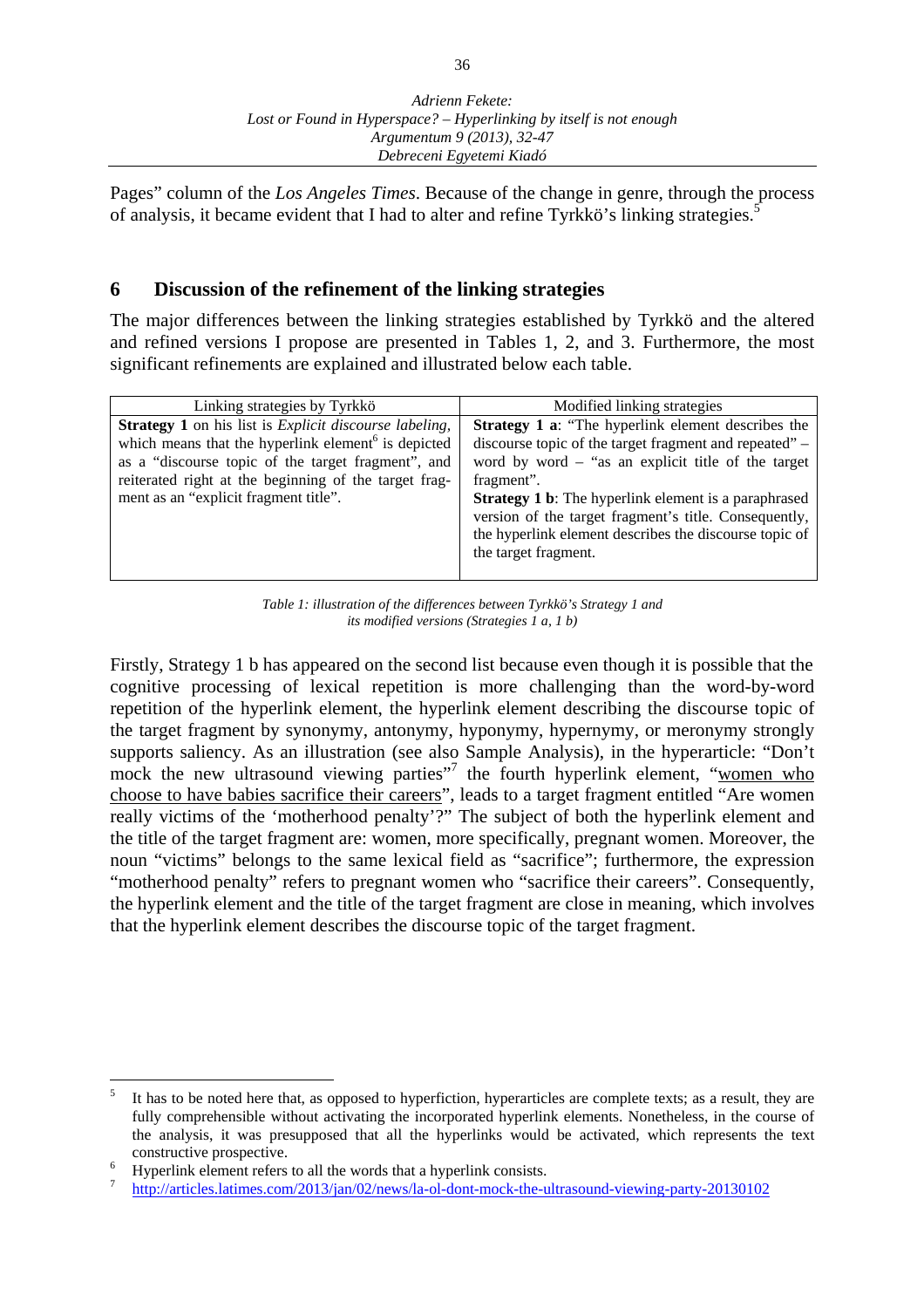#### *Adrienn Fekete: Lost or Found in Hyperspace? – Hyperlinking by itself is not enough Argumentum 9 (2013), 32-47 Debreceni Egyetemi Kiadó*

*Table 2: illustration of the differences between Tyrkkö's Strategies 2, 3, 4 and their modified versions (Strategies 2 a, 2 b, 3a, 3 b)* 

Secondly, the difference between single and hybrid hyperlink element is not highlighted on my list because regarding hyperarticles, in contrast with hyperfiction, the referent of the hyperlink element is unambiguous – regardless whether it is simple or hybrid – as it can be easily inferred from the co-text, which is a quotation or a paraphrased content of the hyperlink element, for the most part. Furthermore, from the fact that the hyperlink element is a single referential item such as 'Barack Obama' does not follow that it strengthens the cohesive bridge between the source fragment and the target fragment unless it functions as a discourse label of the target fragment.

 Thirdly, instead of putting emphasis on whether a hyperlink element (HLE) is a single or hybrid referential item, it appears to be more relevant to make a distinction based on 'how much' semantic information that is closely related to the topic of the target fragment the hyperlink element contains. For example, the hyperlink element: food community show their support refers to "the biggest names of food community" that stand for the thirteen year old McKenna Pope's petition, and it leads to the target fragment that contains the following section:

<sup>8</sup> By the term link element, Tyrkkö means the individual words of the hyperlink.

<sup>9</sup> Jucker draws a distinction between "semantically filled links" and "semantically empty links". The former indicates that the link element is a semantically explicit trigger, and it is repeated in the target fragment by lexical repetition. As an example for the latter, Jucker employs "footnote conventions of printed text that have been transferred to hypertexts" (Janoschka 2004: 185).

<sup>&</sup>lt;sup>10</sup> Tyrkkö makes a distinction between simple and hybrid hyperlink elements. The former consists of only one referential item while the latter consists of more than one referential item (2011: 168).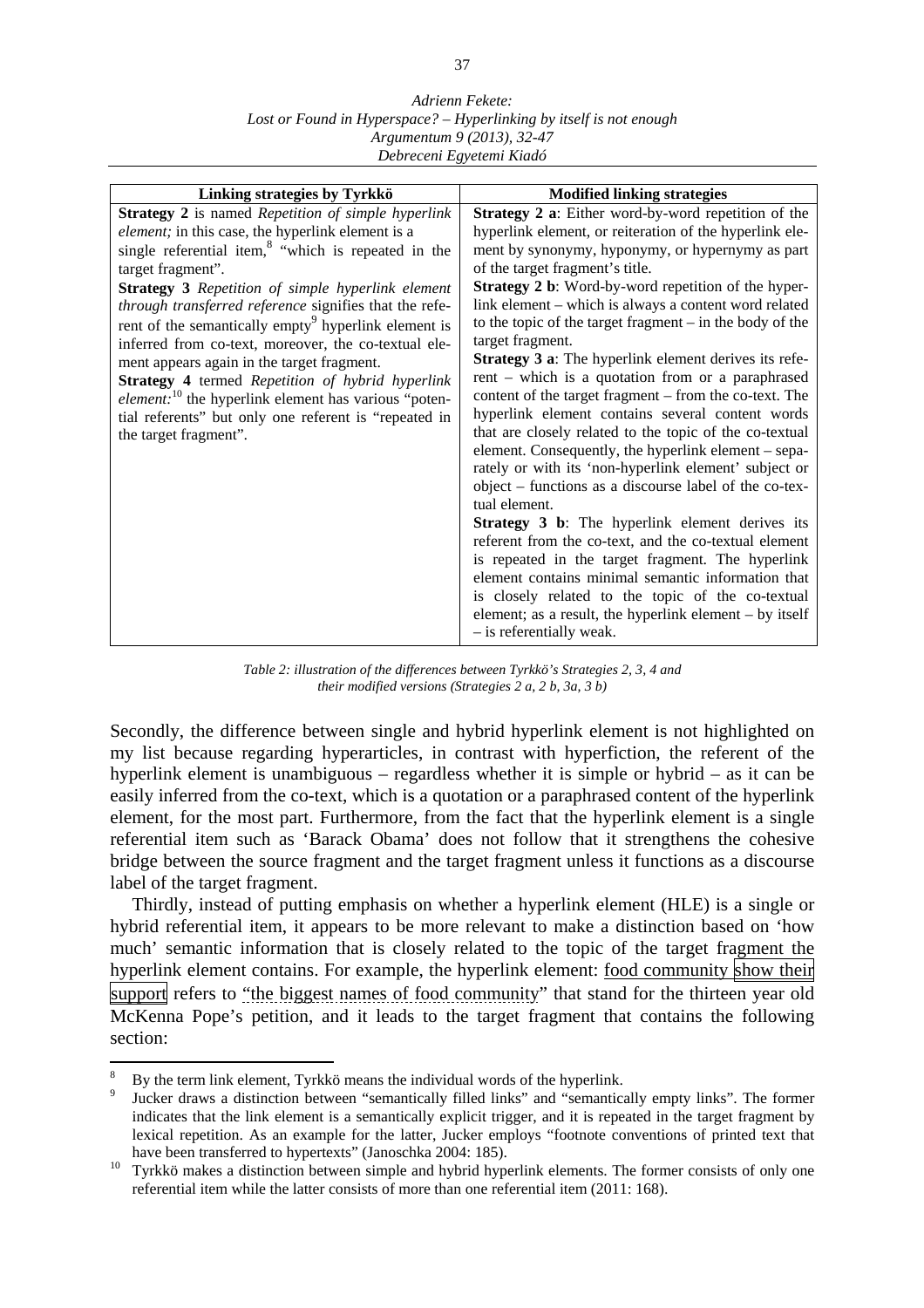Pope and her brother have also garnered support from some major male bakers and chefs. In a YouTube video titled "Everyone Can Cook", culinary celebrities such as "Top Chef" star Manuel Trevino, Joshua Whigham of the Bazaar in Beverly Hills and Michael Lomonaco of Porter House cheer on the eighthgrader's efforts.



**ь полиция и продукта в странение и продукта и странение и странение и странение и странение и странение и стра** 

In the HLE "food community" is a referent for "major male bakers", "culinary celebrities", and "'Top Chef' star Manuel Trevino, Joshua Whigham of the Bazaar in Beverly Hills and Michael Lomonaco of Porter House". Furthermore, "biggest names of food community", "major male bakers", and "culinary celebrities" are hypernyms for "'Top Chef' star Manuel Trevino, Joshua Whigham of the Bazaar in Beverly Hills and Michael Lomonaco of Porter House". In addition, "show their support" and "cheer on" also strengthen the cohesive tie by lexical repetition. Similarly, the HLE "I'm looking at you, Mommy bloggers" refers back to the co-textual element: "But note: The oversharing should end after the baby is born" (see Sample Analysis). At the same time, it is a relatively strong referential tie that connects the co-textual element with the target fragment (TF) because the TF is about the perils of blogging away the problems that mothers have come across while they are raising their children:

# **Thanks, Mom, for Not Telling the World I Pulled a Knife on You**

I've recently found another reason to thank my lucky stars: I went through my adolescence in the early 2000s, before blogs infiltrated modern motherhood. If my mother had written publicly about the things I said and did as a teenager, well - God. I suppose my life might look entirely different today.

Thus, by pushing the boundaries of Strategy 3 b, I consider that the HLE, with its co-textual referent, acts as a discourse label of the TF.

On the other hand, "Kropp told  $CNN$ ",<sup>11</sup> or "piece"<sup>12</sup> are referentially weak hyperlink elements since they are not filled with semantic information that are closely related either to the discourse topic of the target fragment, or to the topic of the referred section of the target fragment. Obviously, "Kropp told CNN" contains more semantic information than "piece"; however, there is no information in the hyperlink element about the topic of the CNN article written by Kropp; consequently, both Kropp told CNN and piece belong to strategy 3 b. Besides, "gave similarly good advice"<sup>13</sup> is a hyperlink element, which separately does not

 $11$ "Let's hear it for the wunderteens of 2012": http://articles.latimes.com/2012/dec/13/news/la-ol-lets-hear-itfor-the-wunderteens-of-2012-20121213

<sup>&</sup>lt;sup>12</sup> "Your iPhone could save your life": http://www.latimes.com/news/opinion/opinion-la/la-ol-healthcaresmartphone-20130125,0,2059242.story

<sup>&</sup>lt;sup>13</sup> "The best way to enjoy your 20s: Totally stressed out": http://articles.latimes.com/2013/jan/24/news/la-olok-to-be-a-stress-case-in-your-20s-20130123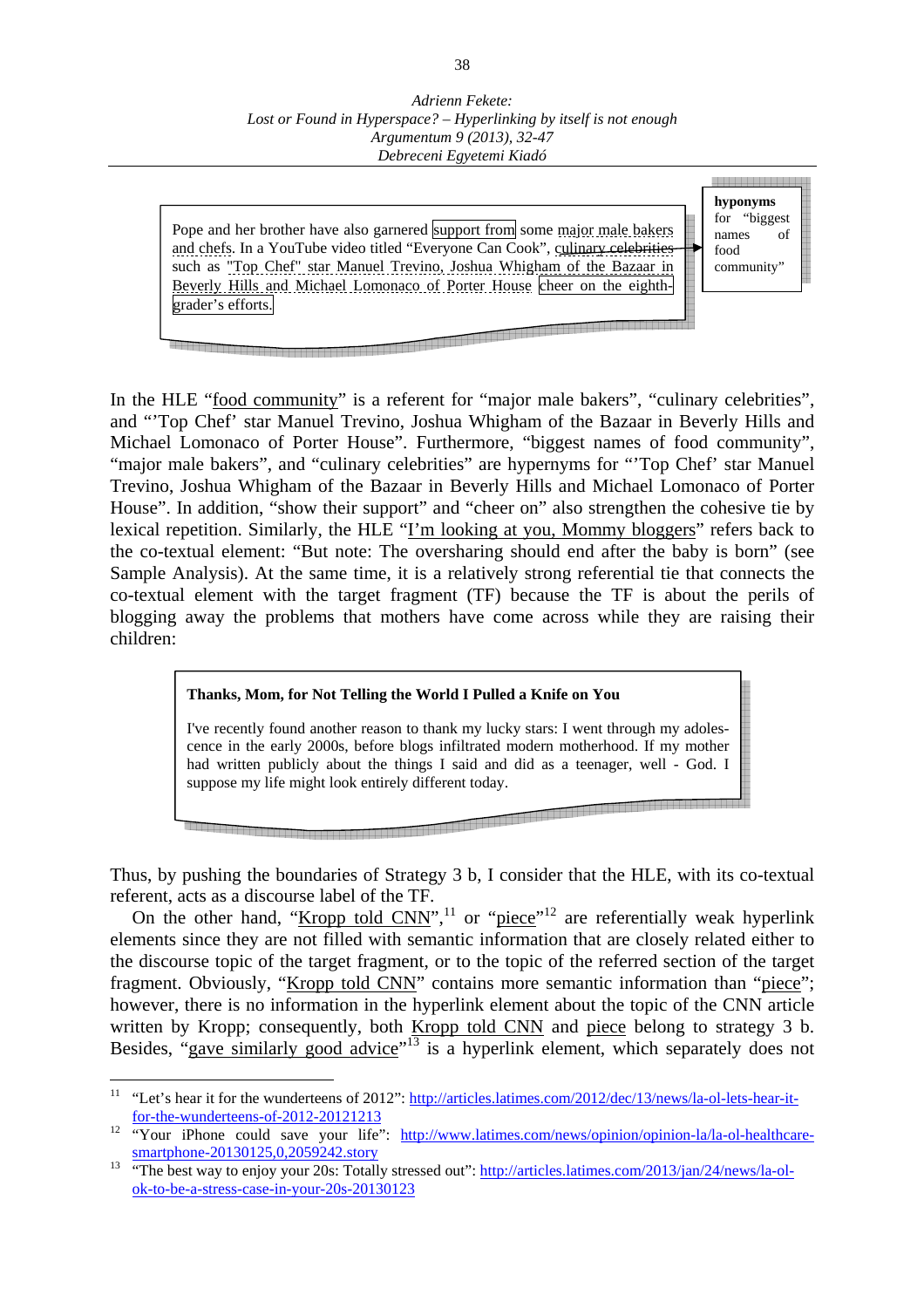give away much semantic information, yet it is a strong anaphoric, and cataphoric cohesive bridge between the source fragment (c.f. text on the left below) and the target fragment (c.f. bordered textbox).

In an Op-Ed that ran in The Times' Opinion pages last year, Meg Jay, a clinical psychologist at the University of Virginia, warned recent college grads to take their lives seriously: "Our 20s are life's developmental sweet spot. They matter. A lot." She continued: "About two-thirds of lifetime wage growth happens during the first 10 years of a career, with the biggest gains coming from job-hopping or earning advanced degrees before marriage, family and mortgages take hold. Even the underemployed can take heart in knowing that wage losses disappear by about age 30, if they move through post-college jobs and degrees strategically." (Larry David of "Curb Your Enthusiasm" and "Seinfeld" fame gave similarly good advice last year.)



The co-textual referent of the hyperlink element (HLE) is Meg Jay's advice that college student should "take their lives seriously"; the cataphoric referent in the target fragment (TF) is Larry David's "similarly good advice", which is basically a 'less to lose, more to gain' philosophy: "don't have a family, don't get married, don't have any responsibilities". Even though it is easy to follow and process the referential clues of the HLE, the referent of "similarly good advice" is unfolded only in the target fragment, moreover, the HLE, by itself, is filled with minimal semantic information. For these reasons "gave similarly good advice" is a HLE best described by Strategy 3 b.

Furthermore, although the hyperlink elements such as "piece", "article",<sup>14</sup> and "argues"<sup>15</sup> contain minimal semantic information, they are still filled with content, thus it would be misleading to call them "semantically empty". Therefore, the expression "semantically empty" is excluded from the definition of Strategies 3 a and b.

<sup>&</sup>lt;sup>14</sup> "Why this health-conscious foodie won't vote for Prop. 37": http://articles.latimes.com/2012/oct/26/news/laol-why-im-not-voting-for-proposition-37-20121026

<sup>&</sup>lt;sup>15</sup> "Celebrating the Midwest drought? Wait, hear me out...": http://articles.latimes.com/2012/aug/23/news/laol-celebrating-the-midwest-drought-20120822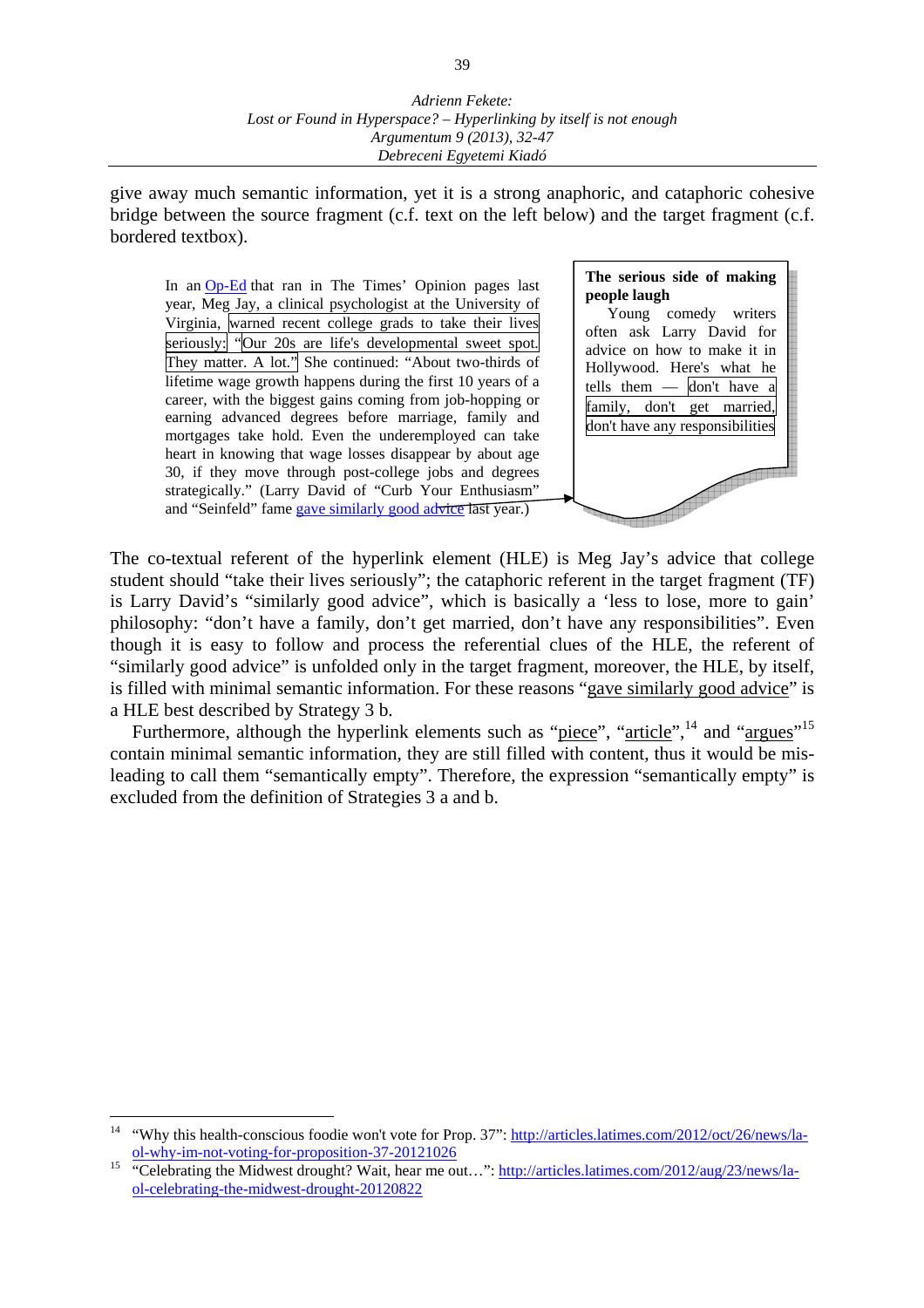#### *Adrienn Fekete: Lost or Found in Hyperspace? – Hyperlinking by itself is not enough Argumentum 9 (2013), 32-47 Debreceni Egyetemi Kiadó*

| Linking strategies by Tyrkkö                              | <b>Modified linking strategies</b>                          |  |
|-----------------------------------------------------------|-------------------------------------------------------------|--|
| <b>Strategy 5</b> Other types of classical cohesion, de-  | <b>Strategy 1 b:</b> The hyperlink element is a paraphrased |  |
| notes a cohesive chain, in which the hyperlink ele-       | version of the target fragment's title. Consequently, the   |  |
| ment is repeated "in the target fragment by means"        | hyperlink element describes the discourse topic of the      |  |
| of synonymy, antonymy, or a general word".                | target fragment.                                            |  |
| <b>Strategy 6</b> Collocational discourse labeling refers | <b>Strategy 2 a:</b> Either word-by-word repetition of the  |  |
| to the discourse topical function of the hyperlink        | hyperlink element, or reiteration of the hyperlink ele-     |  |
| element, in other words, the hyperlink element            | ment by synonymy, hyponymy, or hypernymy as part            |  |
| "acts as a discourse label, describing the discourse      | of the <i>target fragment's title</i> .                     |  |
| topic of the target fragment. There is no overt title     |                                                             |  |
| in the target fragment, but the discourse topic is        |                                                             |  |
| explicated by several items belonging to the same         |                                                             |  |
| lexical field".                                           |                                                             |  |
|                                                           |                                                             |  |

 *Table 3: illustration of the comparison of Tyrkkö's Strategies 5 to Strategy 2 a and Tyrkkö's Strategy 6 to Strategy 1 b* 

In addition, Strategy 5 is integrated into the modified linking Strategy 2 a and altered in order to best describe cases in which salient lexical cohesion between the HLE and the target fragment is increased (compared to instances defined by Tyrkkö's Strategy 6) since the HLE is reiterated by "synonymy, antonymy, or a general word" at the beginning of the TF as part of the title of the TF. For further refinement, moreover, the list of "other types of classical cohesion" is expanded to include hyponymy, hypernymy, and meronymy. Furthermore, Strategy 6 is not applied in the novel analysis since hyperarticles contrast with hyperfiction works in generally not having an overt title in the target fragment. Naturally, cohesion based on collocation is present among the analyzed hyperarticles, for example, there is a collocative chain between the HLE: women who choose to have children sacrifice their careers and the title of the target fragment: "Are women really victims of the 'motherhood penalty'?" (see Sample Analysis). However, according to the modified system of the linking strategies, the discourse topical function of the HLE is primarily assigned to the fact that the title of the TF is the paraphrased version of the HLE.

| Linking strategies by Tyrkkö                                                                                         | Linking strategies that I propose        |  |
|----------------------------------------------------------------------------------------------------------------------|------------------------------------------|--|
| <b>Strategy 7</b> The last, thus the least salient linking <b>Strategy 4:</b> "Collocation: The hyperlink element is |                                          |  |
| strategy is <i>Collocation</i> , when "one or more items in not repeated in the target fragment, but one or more     |                                          |  |
| the target fragment belong to the same lexical field items in the target fragment belong to the same                 |                                          |  |
| and are judged to be related to the item in the link lexical field and are judged to be related to the item          |                                          |  |
| element".                                                                                                            | in the link element" (Tyrkkö 2011: 169). |  |
|                                                                                                                      |                                          |  |

*Table 4: illustration of Strategy 4, which is the same as Tyrkkö's Strategy 7* 

As it is evident from Table 3 that Strategy 4, *Collocation* is identical with Tyrkkö's Strategy 7, thus it was 'renumbered' not modified. An illustration for *Collocation* is "poultry and red meat"16. In the TF, there are several words and expressions that collocate with the HLE. For example, "livestock", "chicken", "pigs", "turkey", "cattle", and "cow" that belong to the same lexical filed as the HLE since they are hyponyms for the HLE. As another illustration for

<sup>&</sup>lt;sup>16</sup> "Should food stamps pay for Cheetos?": http://articles.latimes.com/2012/sep/12/news/la-ol-should-foodstamps-pay-for-cheetos-20120912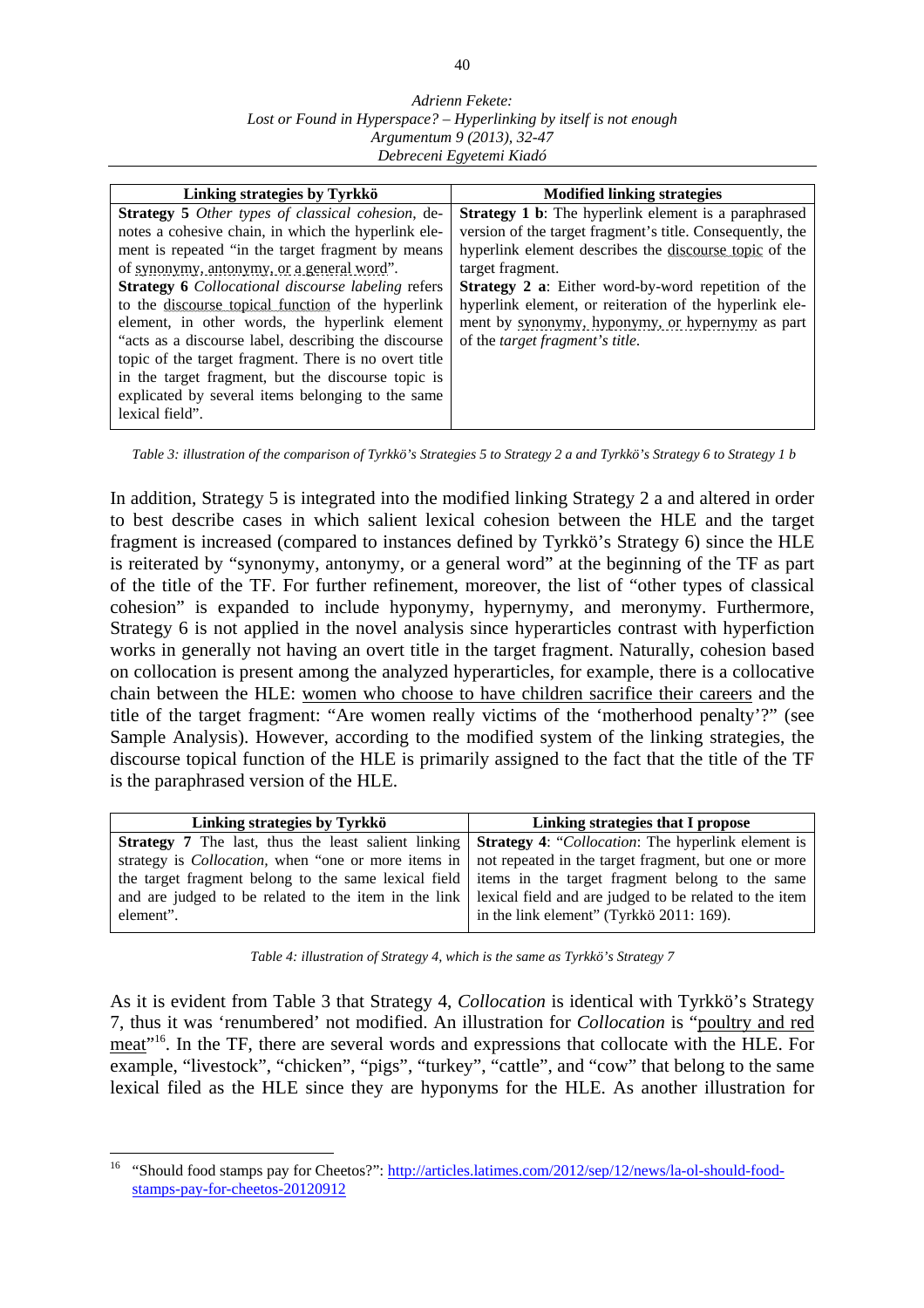*collocation*, there is real reform.<sup>17</sup> On the one hand, the cohesive bridge is built by opposition between the source and the target fragment since at the beginning of the TF the writer argues why Proposition 37 is a problematic initiative, thus it is not a "real reform". On the other hand, the target fragment comprises various suggestions for "real reform":

### **No on Proposition 37**

[...] What's needed is a consistent, rational food policy, not a piecemeal approach based on individual groups' pet concerns. […] The solution, though, is more independent study and, if necessary, stronger federal oversight and legislation, not a label that would almost certainly raise alarm about products that haven't been shown to cause harm

## **7 Sample Analysis**

 $\overline{a}$ 

The Sample Analysis below is constructed to depict a complete hyperarticle written by Le Tellier entitled "Don't mock the new ultrasound viewing parties".

 The central text is the source fragment, around which there are boxes (at which the arrows point) including relevant, analyzed sections of the target fragment, as well as, callouts with grey background that contain explanations of the cohesion clues from which the modified linking strategies follow. As is illustrated in the *Sample Analysis*, the hyperlink elements gender reveal fetes and pregnancy discrimination come under Strategy 2 b since they are both reiterated in the target fragment by words or expressions that belong to the same lexical field. More specifically, gender reveal fetes is repeated by its synonym "gender reveal parties" in the target fragment; whereas, pregnancy discrimination is not only repeated in the target fragment, but there are several items in the TF that collocate with "discrimination", for example, "Why Women Can't Have All", "obstacle", and "hindrance". As regards the HLE encouraged to hide their pregnancy, it is partly repeated in the title of the target fragment, thus it falls under Strategy 2 a,18 furthermore, the word "pregnancy" and "hide" are present in the target fragment, as well as, "bumps" and "cover up" referring to hiding pregnancy. "The Latest Rage of for Self-Important Pregnant Women defers form encouraged to hide their pregnancy as "the latest rage" is a general word for "sonogram parties" or "ultrasound parties", consequently, the HLE functions as the discourse label of the TF and best described by Strategy 1 b.

<sup>&</sup>lt;sup>17</sup> "Your iPhone could save your life": http://www.latimes.com/news/opinion/opinion-la/la-ol-healthcaresmartphone-20130125,0,2059242.story

<sup>&</sup>lt;sup>18</sup> It is worth mentioning here that with its subject "women", the HLE and the title of the TF: "Why women hide their pregnancies" are close in meaning.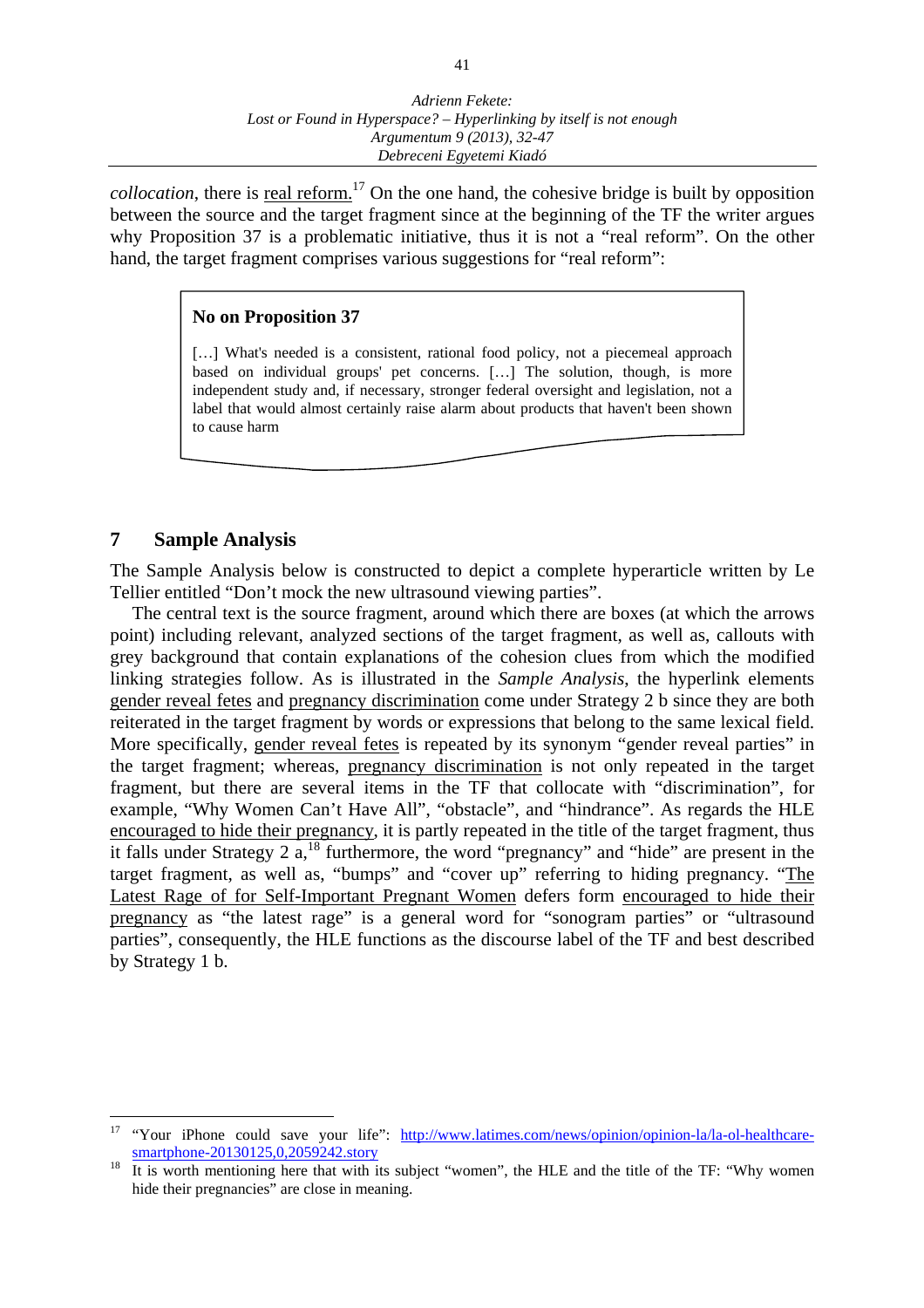3 b - "the trend" is a general word for "ultrasound parties"  $\rightarrow$  repeated in both the title of TF and in the body of the TF; direct quotation (in italics) from the TF  $\rightarrow$  HLE = Discourse topic of the TF

#### **Ultrasound parties: New frontier** in pregnancy oversharing Lela Davidson

The ultrasound tech squirts gel on her belly, the expectant mom looks at the beating heart on the flickering screen, and a dozen friends and family members huddle in for a closer look -- drinks in hand.

#### Why women hide their

pregnancies [...] For the rich and powerful, pregnancy might not be an obstacle  $\overline{-}$  it might even help one's career. But for the rest of us, it remains a hindrance. [...] My own pregnant friends tend to cover up, literally and figuratively. Meeting with prospective employers, like law firms and news organizations, they hide their bumps under oversize jackets or slouchy sweaters

2 a - HLE is repeated in the title of the TF:  $S +$  $HLE =$  discourse topic of the TF

What Marissa Mayer's pregnancy  $W<sub>11</sub>$ meant to women Marissa Mayer's high-profile pregnancy help end pregnancy discrimination? [...] the Atlantic's recent Why Women Still Can't Have It All' cover story." [...] author Alissa Ouart writes that women still fear pregnancy discrimination. "For the rich and powerful, pregnancy might not be an obstacle -- it might even help one's career. But for the rest of us, it remains a hindrance." [...] getting pregnant would stand in the way of a promotion. [...] Claims of discrimination to the Equal Employment Opportunity Commission from pregnant women

#### Don't mock the new ultrasound viewing parties

Here's a new trend I wasn't expecting in 2013: ultrasound parties. Yes, you read that right. Pregnant women can now invite their friends and family over for ultrasound viewing parties in the comfort of their own homes. That goes way beyond the traditional baby shower and the more recent (and indulgent) practice of gender-reveal fetes. "Welcome to the new frontier in pregnancy oversharing," writes Lela Davidson, who details the trend on "Today."

"Will we ever reach the point of saturation when it comes to celebrating a person's pregnancy?" asks the amusing Tracie Egan Morrissey, who refers to these events on Jezebel as "the latest rage for self-important pregnant women."

Personally, if I were pregnant, I wouldn't dream of inviting people over to look at my uncovered belly, much less inside of it. Some things are far too intimate. Still, I'm not rolling my eyes at the women who are embracing ultrasound parties. In fact. I rather admire these confident women.

We live in a culture where women are encouraged to hide their pregnancies from their employers for as long as possible, so that they won't get fired or passed over for a promotion. We've had commenters on this website who've said women who choose to have children sacrifice their careers, as though the two can't exist in harmony. Yeah, Marissa Mayer was able to land the top job at Yahoo while pregnant, but she remains the exception to the rule -- so much so that her 2012 pregnancy became headline news. Sad to say, but pregnancy discrimination still exists.

So, while an ultrasound party may not be my cup of tea, I'm all for women celebrating their pregnancies - and even screening their ultrasounds.

But note: The oversharing should end after the baby is born. (I'm looking at you, mommy bloggers.)

 $3 b - HLE$  refers anaphorically to co-text and caraphorically to the TF

 $2 b - HLE$  is repeated in the TF; the elements in frame collocate with the HLE

2 b - "gender reveal parties" is synonymous with 'gender-reveal fetes"

Gender-Reveal Cakes Are The Latest YouTube Phenomenon A new trend in parenting—according to a multitude of YouTube videos-is something called "gender reveal parties," in which expectant parents give the sonogram tech's report to a baker (without looking at the results) and then receive a cake that is dyed either blue or pink.

#### Sonogram Parties Are the Latest Rage for Self-Important Pregnant Women

Will we ever reach the point of saturation when it comes to celebrating a person's pregnancy? Added to baby showers and gender reveal parties, we now have ultrasound parties, in which an expectant mother can hire an ultrasound tech to bring a sonogram machine to her house so that her friends and family can take a look at her insides. At least the gender reveal parties have cake.

 $1 b - HLE$  is repeated in the title of the TF; "the "latest rage" refers to "sonogram parties," "ultrasound parties"  $\rightarrow$  HLE = discourse label of the TF

Are women really victims of the 'motherhood penalty'? [...] Eastman understood that work and home are inextricably bound, that women's freedom depends on resolving what we now call "work/family" conflict. As long as women face a "motherhood penalty" while men benefit from a "fatherhood bonus," gender equality will remain out of reach.

1 b - collocative chain: "victim" their careers" – the motherhood penalty  $\rightarrow$ HLE and the title of the TF is close in meaning  $\rightarrow$  HLE = discourse label of the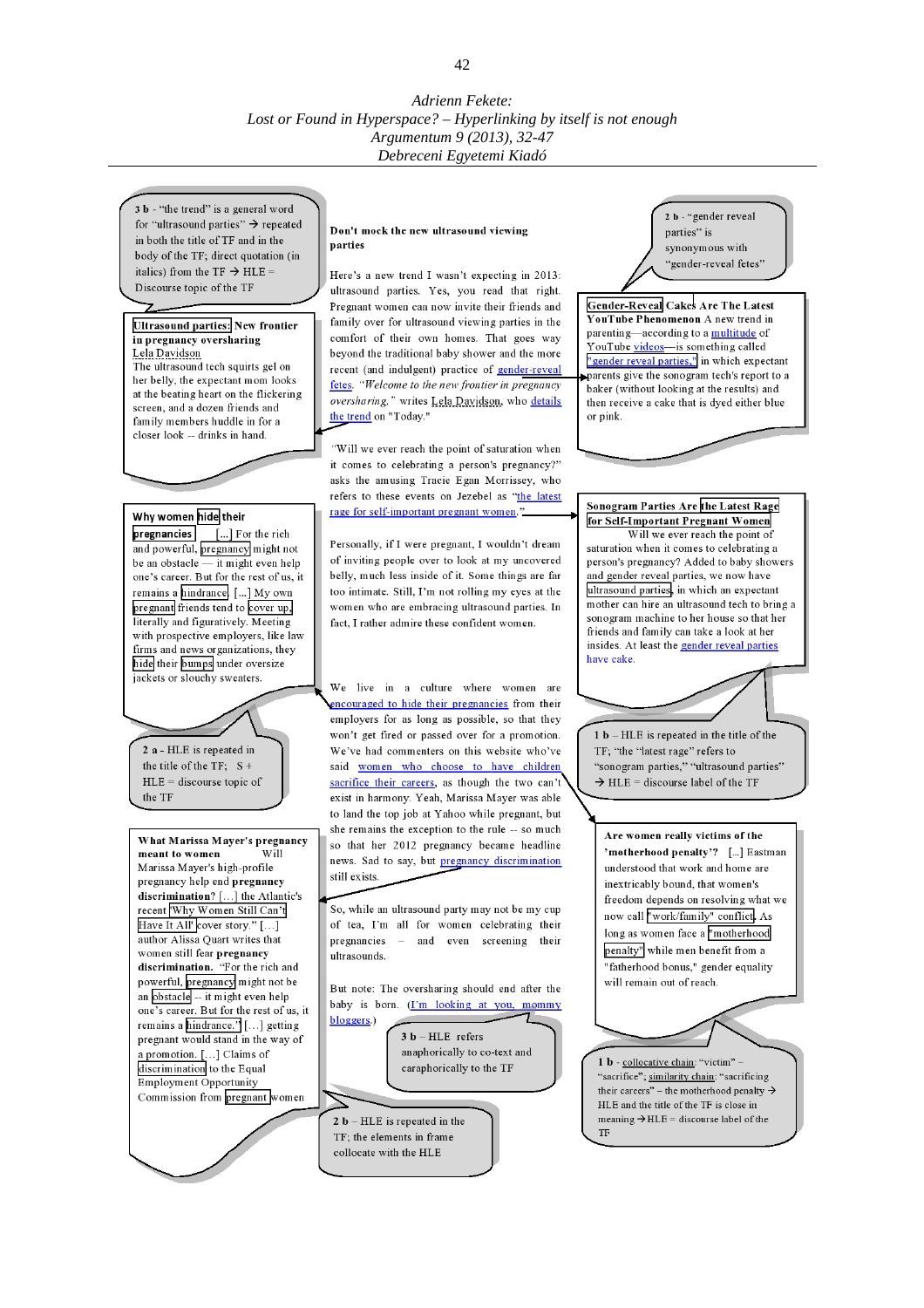## **8 Text construction, saliency, and the responsibility of the hypertext constructor**

As was briefly discussed in the section "Cohesion in hypertext", overt markedness of hyperlinks is an indisputably significant and distinctive feature of hypertext in terms of text construction and cohesion formation. By marking a hyperlink overtly, the writer/designer gives increased referential potential to a hyperlink element. Furthermore, it is assumed that "links represent useful, interesting – in a word significant relationships" (Landow 1995: 82) – on the hypertext level – between:

- source fragment and hyperlink element;
- hyperlink element and target fragment;
- source fragment and target fragment.

Hence, compared to writers of linear text, constructors of hypertext have to face a more complex and challenging task when they forge "hyper cohesive ties' to support cohesion. In her hyperarticles, Le Tellier uses "the double edged sword"<sup>19</sup> (Landow 1995: 82) wisely since she controls hypertexual dimension by utilizing hyperlinking strategies based on lexical cohesion that reinforce the cohesive tie between her articles and the target fragments. In spite of the fact that she goes against "the most common type of lexical cohesion found in hyperlinking" (Tyrkkö 2011: 122), namely, she rarely employs hyperlinks that are cataphoric titles of the target fragment (see Figure 1 below), the cohesive clues in her hyperarticles can be followed efficiently. Figure 1 also depicts that Strategy 3 b is the most commonly used linking strategy among the analyzed articles. It results from one of the foregrounding features of the genre, namely, that hyperarticles are complete texts, thus it is optional to open the target fragment to obtain additional information about the overtly marked sections. In addition, the fact that Strategy 3 a and 3 b occur in 61 percentages of all the cases (see Figure 1 below) in the analyzed articles reveals that, most of the times, the target fragments are integral parts of the source fragments because the hyperlink element derives its referent both form the source fragment and the target fragment. Consequently, even though these hyperarticles are "self-supporting" (Lewis 2003: 97) fully comprehensible without opening the target fragments, cohesion between them and the target fragments is thoroughly transparent.

<sup>19</sup> Landow argues that "hyperlinking is a double edged sword that offers readers information in new, more efficient ways but, taken by itself, simple linking also has the capacity to confuse them" (1995: 82).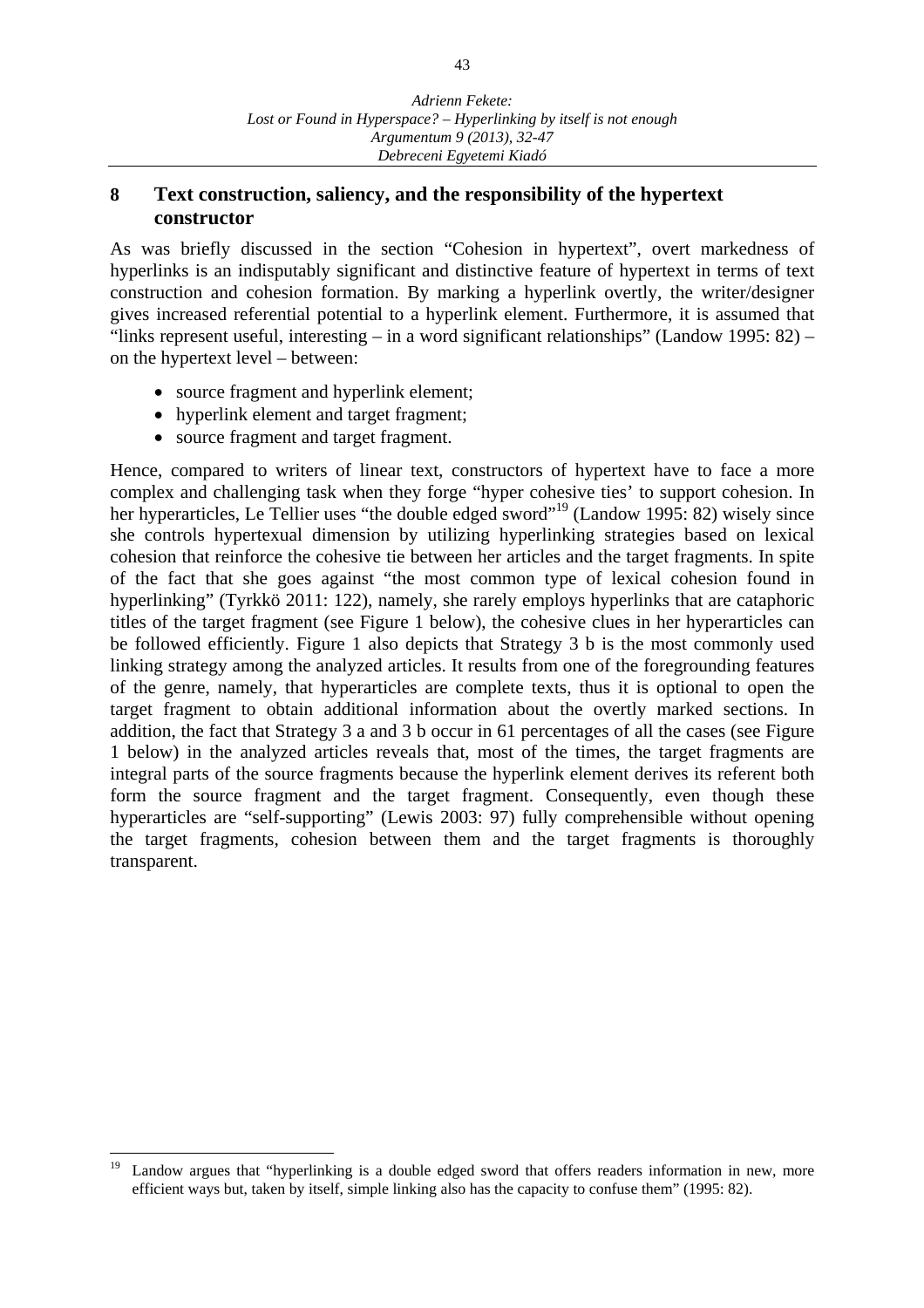*Adrienn Fekete: Lost or Found in Hyperspace? – Hyperlinking by itself is not enough Argumentum 9 (2013), 32-47 Debreceni Egyetemi Kiadó* 



*Figure 1: Occurrence of the eight linking strategies in percentage*

Based on the previously mentioned reasons, it can be stated that the analyzed collection of hyperarticles are not overloaded with useless and confusing information; the hypertext construction method of Le Tellier does not permit 'loss in hyperspace' since the user's wandering through hypertexts are constantly supported by lexical cohesion cues. Thus, users of hypertext are definitely at the mercy of the hypertext constructor, consequently – answering the question raised at the beginning of the paper – when the connections on the hypertext level are sustained by salient lexical cohesion, the first step is taken by the hypertext constructor to avoid the burden of coherence and cohesion challenges.

### **9 Conclusion**

This paper focuses on hypertext analysis from a linguistic perspective which is considered to be a novel field of linguistic research. The aim of this paper is to move beyond the limitations of the text level and investigate cohesion on the hypertextual level in hyperarticles by identifying seven linking strategies that support saliency from explicit discourse labeling to collocation in order to present the crucial role of hypertext constructor in the new media. Based on the analysis of Jukka Tyrkkö's principal modes of hyperlinking in hyperfiction, I altered and further specified his strategies to be more appropriate for the description of hyperarticles. These were then applied to eighteen hyperarticles – containing a hundred and two hyperlink elements – written by Alexandra Le Tellier and published in the "Opinion Pages" column of the *Los Angeles Times*. The results of the analysis demonstrate that although hyperarticles are complete texts, as opposed to hyperfiction, they can be constructed by a competent text constructor like Le Tellier to support salient lexical cohesion on the hypertextual level between: source fragment and hyperlink element; hyperlink element and target fragment; source fragment and target fragment. The topic of this study seems to be a fruitful area in need of further exploration that may include, for instance, a comparative analysis of hyperarticle supporting and hyperarticle challenging salient lexical cohesion, in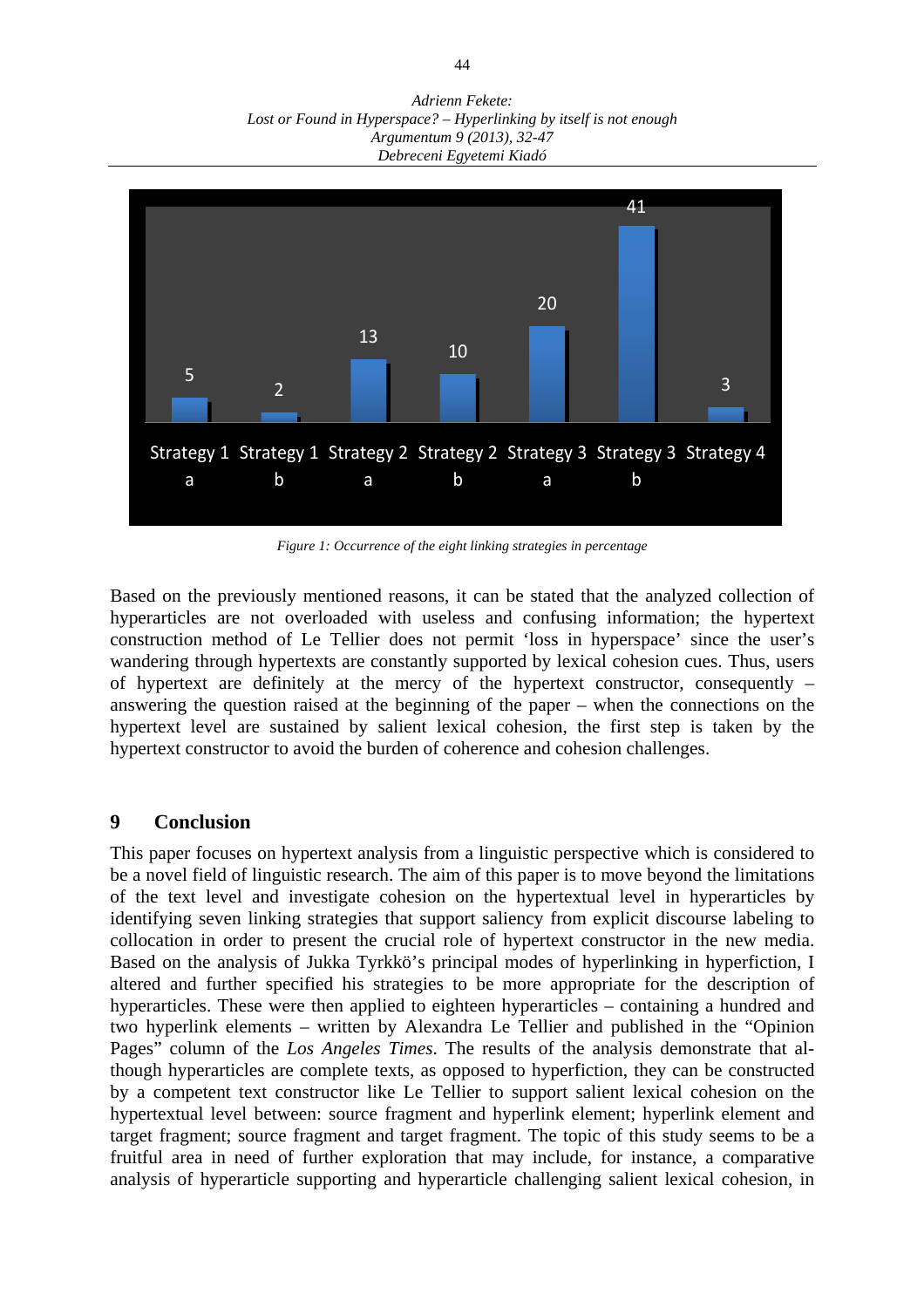for example hyperarticles with hyperlink elements leading to a pool of 'related articles' that contain the hyperlink element. Although these target fragments are called 'related articles', they are – most of the times – referentially weak since they are not closely related to the topic of the source fragment, thus weaken the cohesive bridge between the source fragment and the target fragments.

### **References**

- Bishop, J. (2009): Enhancing the understanding of genres of web-based communities: The role of the ecological cognition framework. *International Journal of Web-Based Communities* 5.1, 4-17.
- Cicconi, S. (1999): Hypertextuality. In: Inkinen, Sam (ed.): *Mediapolis*. Berlino & New York: de Gruyter, 21-43.
- Engebretsen, M. (2001): Hypernews and Coherence. *Journal of Digital Information* 1.7, 209- 225.
- Foltz, P.W. (1996): Comprehension, Coherence, and Strategies in Hypertext and Linear Text. In: Rouet, J.-F., Levonen, J.J., Dillon, A. & Shapiro, R.J. (eds.): *Hypertext and Cognition*. Mahwah: Lawrence Erlbaum, 109-136.
- Foltz, P.W. (1993): *Readers' comprehension and strategies in linear text and hypertext*. Unpublished PhD dissertation. Boulder: University of Colorado.
- Halliday, M.A.K. & Hasan, R. (1976): *Cohesion in English*. London: Longman.
- Huguenin-Dumittan, A. (2010): Hyperjournalism for the Hyperreader. In: Taiwo, R. (ed.): *Handbook of Research on Discourse Behavior and Digital Communication: Language Structures and Social Interaction*. Hershey, PA: Information Science Reference, 363-375.
- Janoschka, A. (2004): Web Advertising: *New Forms of Communication on the Internet.*  Amsterdam: John Benjamins.
- Jucker, A.H. (2002): Hypertextlinguistics: Textuality and typology of hypertexts. In: Fisher, A., Tottir, G. & Lehmann, H.M. (eds.): *Text Types and Corpora Studies in Honor of Udo Fries*. Tübingen: Gunter Narr, 29-51.
- Landow, G.P. (2009): *Hypertext 3.0*. Baltimore: Johns Hopkins University Press.
- Landow, G.P. (1991): Rhetoric of Hypermedia: Some Rules for Authors. In: Delany, P. & Landow, G.P. (eds.): *Hypermedia and Literary Studies*. Cambridge, MA: MIT Press, 8- 104.
- Lewis, D.M. (2003): Online News: A New Genre? In: Aitchison, J. & Lewis, D.M. (eds.): *New Media Language*. London & New York: Routhledge, 95-104.
- Slatin, J. (1991): Reading Hypertext: Order and Coherence in a New Medium. In: Delany, P. & Landow, G.P. (eds.): *Hypermedia and Literary Studies*. London: The MIT Press, 153- 170.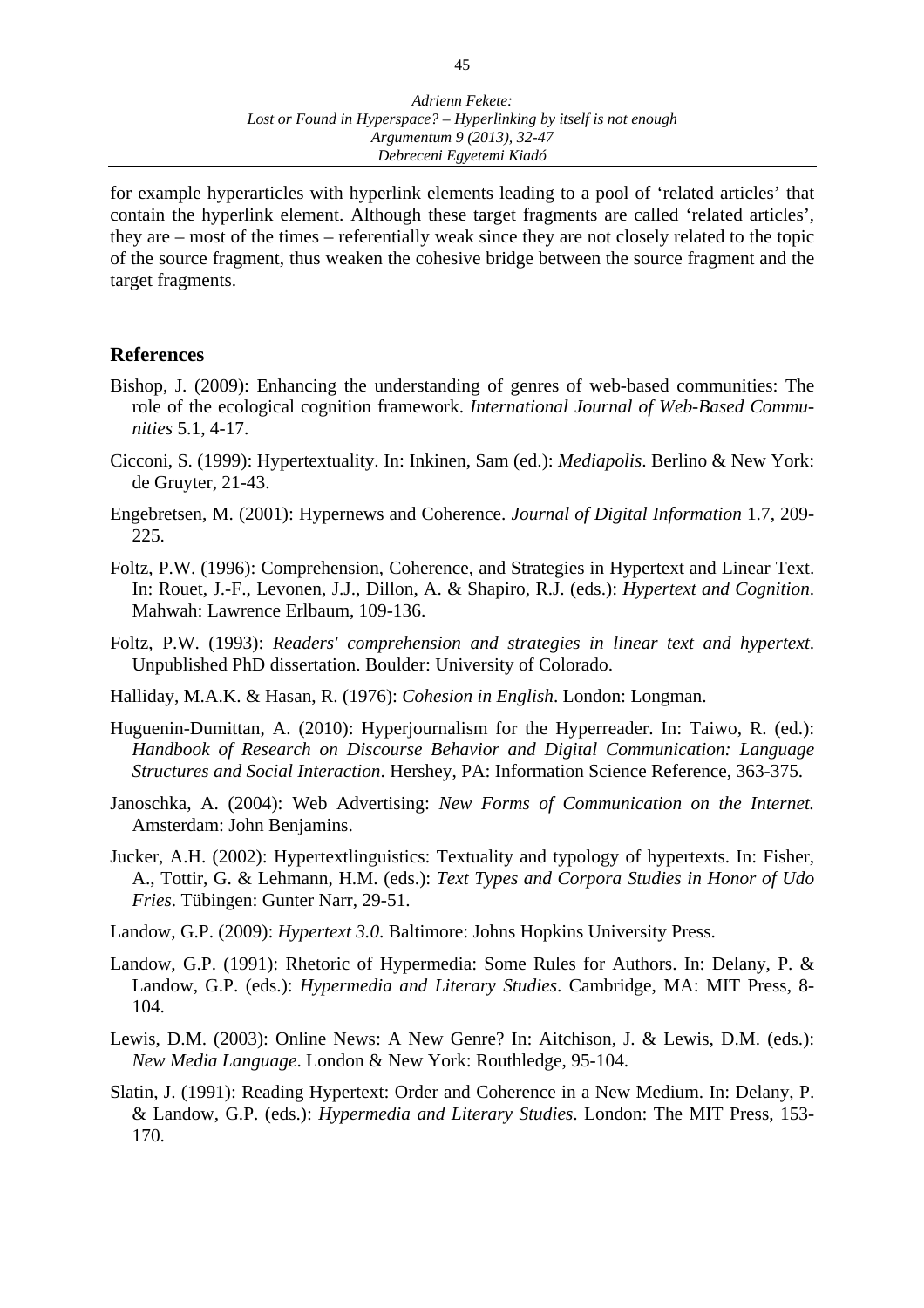Tyrkkö, J. (2011): *Fuzzy Coherence: Making Sense of Continuity in Hypertext Narratives*. Jyväskylä: University of Helsinki: Bookwell Oy.

# **The analysis is based on the following articles:**

Le Tellier, Alexandra. (2012, 2013), *Lost Angeles Times Times*

- − "Celebrating the Midwest drought? Wait, hear me out…": http://articles.latimes.com/2012/aug/23/news/la-ol-celebrating-the-midwest-drought-20120822
- − "C'mon, America, admit it: college isn't for everyone": http://articles.latimes.com/2012/aug/02/news/la-ol-how-to-make-college-worth-it-20120801
- − "Do foodies need an Instagram intervention?": http://articles.latimes.com/2013/jan/29/news/la-ol-do-foodies-need-an-instagramintervention-20130128
- − "Don't mock the new ultrasound viewing parties": http://articles.latimes.com/2013/jan/02/news/la-ol-dont-mock-the-ultrasound-viewingparty-20130102
- − "How Beyonce can atone for her Pepsi deal": http://articles.latimes.com/2013/jan/10/news/la-ol-beyonce-pepsi-super-bowlhalftime-20130109
- − "Let's hear it for the wunderteens of 2012": http://articles.latimes.com/2012/dec/13/news/la-ol-lets-hear-it-for-the-wunderteens-of-2012-20121213
- − "Money *can* buy happiness. Here is how.": http://www.latimes.com/news/opinion/opinion-la/la-ol-money-can-buy-happinesseconomy-20121226,0,4473449.story
- "Pandora: Don't hate the game, hate the players": http://articles.latimes.com/2013/jan/11/news/la-ol-pandora-digital-music-royalties-20130111
- − "Preparing for 'arpokalypse': Let Babe live": http://articles.latimes.com/2012/sep/27/news/la-ol-pork-bacon-shortage-20120927
- − "Sandy's urgent reminder to California": http://articles.latimes.com/2012/nov/02/news/la-ol-sandys-urgent-reminder-tocalifornia-20121102